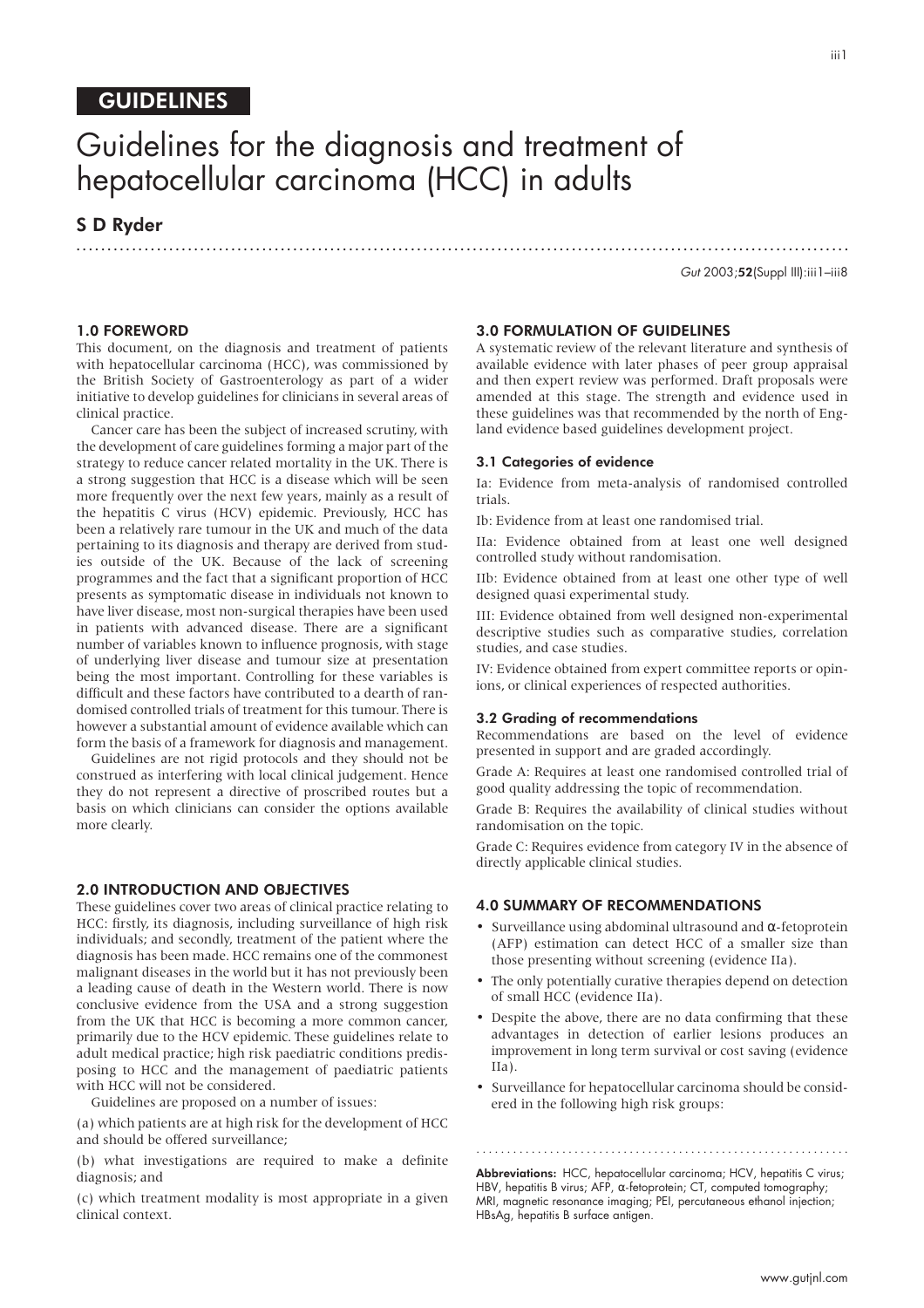- Males and females with established cirrhosis due to hepatitis B virus (HBV), particularly those with ongoing viral replication (evidence grade III, recommendation grade B).
- Males and females with established cirrhosis due to HCV (evidence grade III, recommendation grade B).
- Males and females with established cirrhosis due to genetic haemochromatosis (evidence grade III, recommendation grade B).
- Males with alcohol related cirrhosis who are abstinent from alcohol or likely to comply with treatment (evidence grade III, recommendation grade B).
- Males with cirrhosis due to primary biliary cirrhosis (evidence grade III, recommendation grade B).
- The risk of HCC development in cirrhosis due to autoimmune hepatitis, primary sclerosing cholangitis in both sexes, and alcoholic and primary biliary cirrhosis in women is generally low. Non-cirrhotic HCCs do occur in viral cirrhosis but the absolute risk is low (evidence IIb).
- If surveillance is offered, it should be six monthly abdominal ultrasound assessments in combination with serum AFP estimation (evidence grade III, recommendation grade B). Abdominal ultrasonography should be undertaken with appropriate dedicated equipment and by an operator skilled in the assessment of patients with cirrhosis (evidence grade IIb, recommendation grade B).
- If surveillance is offered, patients should be aware of the implications of early diagnosis and the lack of proven survival benefit.

#### 4.1 Diagnosis of HCC

- A focal lesion in the liver of a patient with cirrhosis is highly likely to be HCC (evidence grade IIa).
- Initial assessment should be by spiral computed tomography (CT) of the liver (local spread) and thorax (metastases) (evidence grade IIa, recommendation grade B).
- Magnetic resonance imaging (MRI) with contrast enhancement or angiography with lipiodol injection and follow up CT may increase the accuracy of detection of other liver lesions (evidence grade III, recommendation grade C).
- Biopsy is rarely required for diagnosis, and seeding of tumour in the needle tract occurs in 1–3%. Biopsy of potentially operable lesions should be avoided where possible (evidence grade IIa, recommendation grade B).

#### 4.2 Treatment of HCC

The only proven potentially curative therapy for HCC remains surgical, either hepatic resection or liver transplantation, and patients with single small HCC ( $\leq 5$  cm) or up to three lesions  $\leq$  3 cm should be referred for assessment for these treatment modalities.

- Liver transplantation should be considered in any patient with cirrhosis and a small (5 cm or less single nodule or up to three lesions of 3 cm or less) HCC (evidence grade IIa, recommendation grade B).
- Patients with replicating HBV had a worse outlook due to HBV recurrence and were previously not considered candidates for transplantation. Effective antiviral therapy is now available and patients with small HCC, as defined above, should be assessed for transplantation (evidence grade IIa, recommendation grade B).
- Hepatic resection should be considered as primary therapy in any patient with HCC and a non-cirrhotic liver (including fibrolamellar variant) (evidence grade IIa, recommendation grade B).
- Resection can be carried out in highly selected patients with hepatic cirrhosis and well preserved hepatic function



Figure 1 Incidence (per 100 000 population) of hepatocellular carcinoma (HCC) in the USA from 1976 to 1996 (from El-Serag and Mason 1999').

(Child-Pugh A) who are unsuitable for liver transplantation. Such surgery carries a high risk of postoperative decompensation and should be undertaken in units with expertise in hepatic resection and management of liver failure (evidence grade IIa, recommendation grade B).

#### 4.3 Non-surgical management

Non-surgical therapy should only be used where surgical therapy is not possible.

- Percutaneous ethanol injection (PEI) has been shown to produce necrosis of small HCC. It is best suited to peripheral lesions, less than 3 cm in diameter (evidence grade IIb, recommendation grade B). Radiofrequency ablation may be a good alternative ablative therapy but data are limited (evidence grade IIb).
- Chemoembolisation can produce tumour necrosis and has been shown to affect survival in highly selected patients with good liver reserve. Chemoembolisation using lipiodol is effective therapy for pain or bleeding from HCC (evidence grade IIa, recommendation grade B).
- Systemic chemotherapy with standard agents has a poor response rate and should only be offered in the context of trials of novel agents (evidence grade I, recommendation grade A).
- Hormonal therapy with tamoxifen has shown no survival benefit in controlled trials (evidence grade I, recommendation grade A) and is not recommended.

## 5.0 BACKGROUND

#### 5.1 Epidemiology of HCC

HCC causes approximately 1500 deaths per year in the UK. There is strong evidence from the USA that the incidence of HCC is rising<sup>1</sup>: nine cancer registries reporting via the National Cancer Institute showed a 41% rise in mortality from primary liver cell cancer between 1980 and 1995 with a 70% rise in overall incidence (fig 1). Similar although less robust evidence is emerging in the UK.<sup>2</sup> HCC is unusual among human cancers in that the aetiological agent responsible is usually readily identifiable. The prevalence of HCC worldwide parallels that of viral hepatitis and the majority of cases are associated with HBV and HCV. The increase in HCC incidence in the developed world is likely to be a direct result of the HCV epidemic occurring some 20–30 years after the rise in this infection in target populations.3 Alcohol, genetic haemochromatosis, and rarely primary biliary cirrhosis are associated. In the UK, up to 40% of cases present with HCC as the first indication of underlying liver disease, in distinction to countries such as Japan where 80% of HCC are detected at an asymptomatic stage by screening of patients with known cirrhosis.4

## 5.1.1 Factors influencing the risk of HCC development *(1) Sex*

The risk of HCC development is much greater in men for the majority of aetiologies.<sup>5</sup> This is independent of the fact that males are more likely to develop chronic HBV carriage than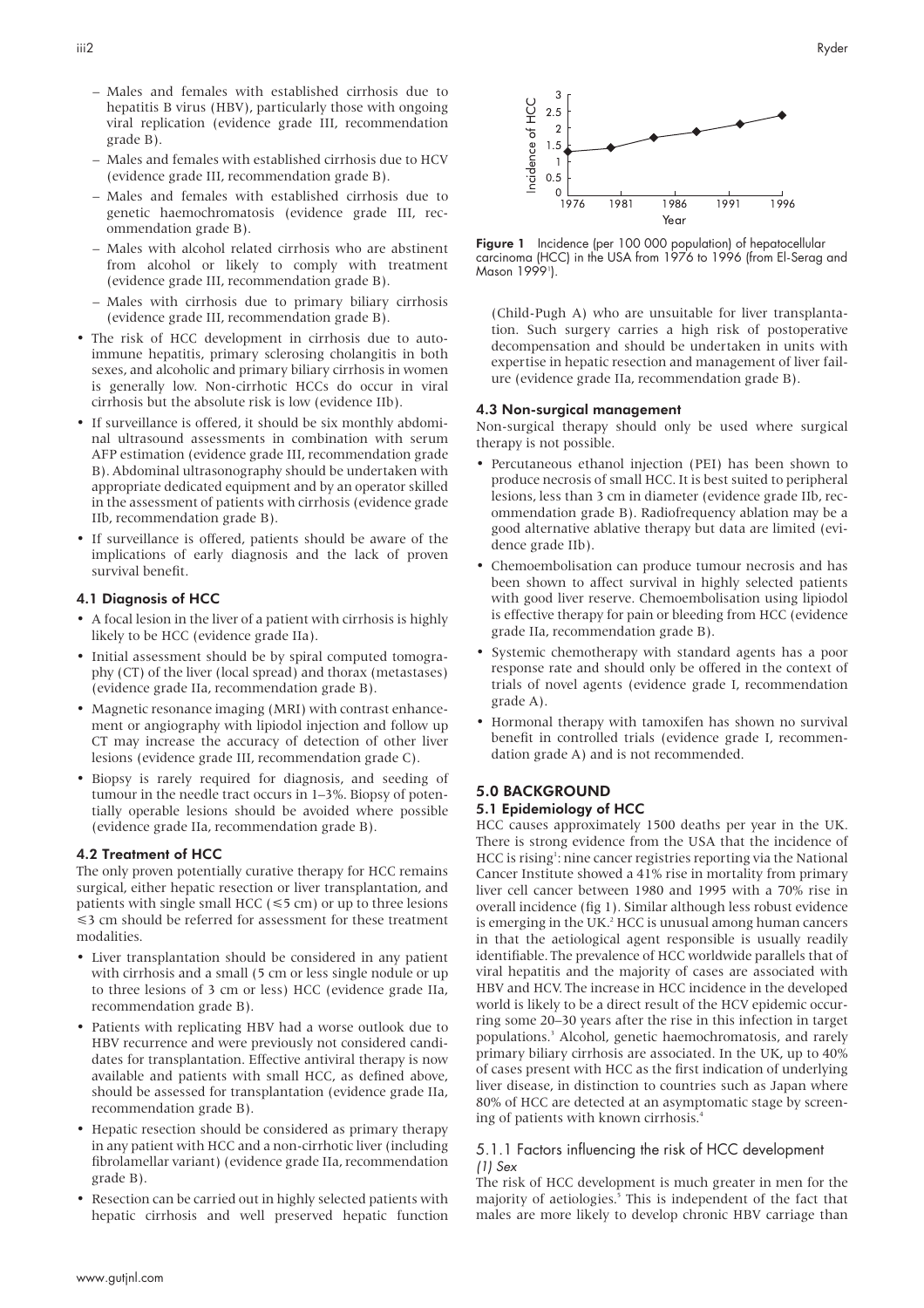women. HCV may be a relative exception to this with a male to female ratio of 1.2:1 compared with 1.9:1 for HBV. The reasons for this are unclear.<sup>6</sup>

#### *(2) Age*

The average age of HCC development in the UK is 66 years, which probably reflects the long term nature of most underlying liver diseases producing tumour development. This tumour is rare below the age of 45 years in areas with low levels of HBV infection. In high HBV prevalence areas, HCC has a bimodal age distribution with peaks at ages 45 and 65.7

#### *(3) The presence of hepatic cirrhosis*

Cirrhosis is present in the vast majority of patients with HCC in the UK and Europe: estimates vary between 90% and 95%.<sup>8</sup> It is unclear if cirrhosis per se is biologically important in the tumorigenic pathway, or if tumour development and fibrogenesis take place concurrently but with fibrosis taking a shorter time period. Non-cirrhotic HCCs occur in young patients (fibrolamellar variant) and in the elderly (apparent de novo HCC). Fibrolamellar HCC has an equal sex incidence and an average age at diagnosis of 30 years.<sup>10</sup> Non-cirrhotic HCC does occur in patients with viral liver disease, particularly HBV<sup>11</sup> where direct viral integration into host DNA may play a role.12 Non-cirrhotic HCC is described in HCV13 and haemochromatosis<sup>14</sup> but is rare.

## *(4) Aetiology of liver disease*

There is a considerable variation in the risk of HCC development in follow up studies of patients with cirrhosis of different aetiologies. Viral infection, either HBV or HCV, carries a high risk, with cirrhotic patients with either infection having approximately a 3–5% per year risk of HCC development.<sup>15 16</sup> In some studies the risk is even higher, up to 12% per year in HBV infected patients,<sup>17</sup> but this may represent patient selection; those with more severe liver disease may be at greater risk. In HCV infection there is compelling evidence that HCC development occurs with higher frequency at a very advanced stage of underlying liver disease<sup>18</sup>: up to 30% of patients undergoing liver transplantation for end stage HCV cirrhosis have undetected HCC found in the explanted liver.<sup>19</sup>

In non-viral cirrhosis, again a great divergence of risk of HCC is seen with aetiology. Patients with cirrhosis due to genetic haemochromatosis who were iron loaded at presentation had a very high risk of HCC development (7–9% per year).20 The risk falls with venesection but not to baseline levels (1–3% per year).<sup>21</sup> In contrast, patients with cirrhosis of autoimmune hepatitis have a very low risk of HCC development. Descriptions of HCC in the literature in this group are rare, despite a substantial number of cirrhotic individuals under long term follow up. Those which do exist suggest HCV coinfection may be an important factor.<sup>22</sup> Alcoholic cirrhosis carries an increased risk of HCC development; this risk is difficult to quantify as mortality from continued alcohol consumption and cardiovascular disease is very high in this group. The available data suggest that abstinence from alcohol does not protect against HCC development, and that tumour development is seen in 1–4% of male cirrhotics per year, a similar level to that produced by HBV or HCV infection.<sup>23</sup> <sup>24</sup> The rate of HCC development in women with alcohol related cirrhosis is more difficult to establish but seems significantly lower with few reports in the literature.<sup>24</sup> Primary biliary cirrhosis does carry a risk of HCC development but studies quantiating risk in this group are rare. However, the available data suggest that women, even with established cirrhosis, have a low risk but males have a similar risk to patients with alcohol related cirrhosis.25 26 Wilson's disease is rare, but an increasing number of patients are surviving into adulthood with pre-existing hepatic cirrhosis. HCC is well described despite adequate copper chelating therapy, although the true incidence is difficult to establish.<sup>2</sup>

## 5.2 Natural history of HCC

HCCs develop as small nodules. The majority of their growth takes place in an asymptomatic phase which may be years in length. Estimated doubling times of HCC vary between one and 19 months, $28 \times 29$  with a median of six months. There has been a suggestion that tumours with certain defined aetiologies may have more aggressive behaviour but there are no conclusive data to support this. There are data as to survival in untreated patients with HCC, showing that the major factors influencing overall survival are severity of underlying liver dysfunction and tumour size at initial detection. Between 50% and 90% of patients with Child-Pugh A cirrhosis will survive a year untreated compared with only 20% with Child- Pugh C.<sup>29-31</sup> Small HCCs at presentation have relatively long tumour doubling times, and overall survival with tumours of less than 5 cm was 81–100% at one year and 17–21% at three years with no therapy.29 32 This suggests that if earlier diagnosis can be made, the opportunity for intervention may be greater.

#### 5.3 Potential screening tests for HCC

AFP, a normal serum protein synthesised by fetal liver cells and yolk sac cells, is the most widely studied screening test used as a tumour marker for HCC. The normal range for AFP is 10–20 ng/ml and a level >400 ng/ml is usually regarded as diagnostic. Two thirds of HCCs less than 4 cm however have AFP levels less than 200 ng/ml and up to 20% of HCC do not produce AFP, even when very large.<sup>33</sup> Modifications of AFP with differing carbohydrate structures may occur in HCC and can be detected by altered patterns of lectin binding. These altered profiles have led to the development of alternative diagnostic tests<sup>34</sup> but none are widely available or have been shown to markedly enhance diagnostic ability over AFP. Desgamma-carboxy prothrombin has been used as an alternative tumour marker for HCC; 67% of HCC have elevated levels but only  $8\%$  of small  $( $2 \text{ cm}$ )$  HCCs have abnormal levels<sup>35</sup> and it has not gained wide acceptance. Using AFP testing also produces false positives; levels in the range 20–250 ng/ml are frequently seen in regenerating nodules in viral cirrhosis.36 A rising AFP over time, even if the level does not reach 400 ng/ml, is virtually diagnostic of HCC.

Ultrasound can detect large HCCs with high sensitivity and specificity. It is less able to reliably identify smaller lesions, which are required if better therapy is to be offered. Expertise of the operator and dedicated equipment seem important in enhancing results; where this is available ultrasound detects 85–95% of lesions 3–5 cm in diameter and can achieve 60–80% sensitivity in the detection of lesions of 1 cm.<sup>37 38</sup> In the UK at present, detection of lesions below 2 cm by ultrasound is uncommon.

Combining AFP and ultrasound improves detection rates. Ultrasound screening was initially suggested at six monthly intervals on the basis of tumour doubling times. There is some evidence that more frequent examinations may enhance sensitivity but at the expense of more false positive tests.<sup>39 40</sup> Patients with a negative ultrasound and an elevated but not diagnostic level of AFP appear to be at high risk and more frequent ultrasound examination in this group, probably three monthly, may have a higher yield.<sup>38</sup>

#### 5.4 Screening studies in HCC

There are no randomised controlled studies of screening for HCC development in cirrhosis of any aetiology. It is highly unlikely that any such randomised study could be undertaken now as surveillance of patients with cirrhosis is widely accepted and it would be almost impossible to recruit patients to a no screening arm of such a study. In the absence of such data, practice has been based on non-randomised studies either screening at risk populations or from clinic based series.

There are a number of series demonstrating the ability of either AFP alone as a screening investigation or, more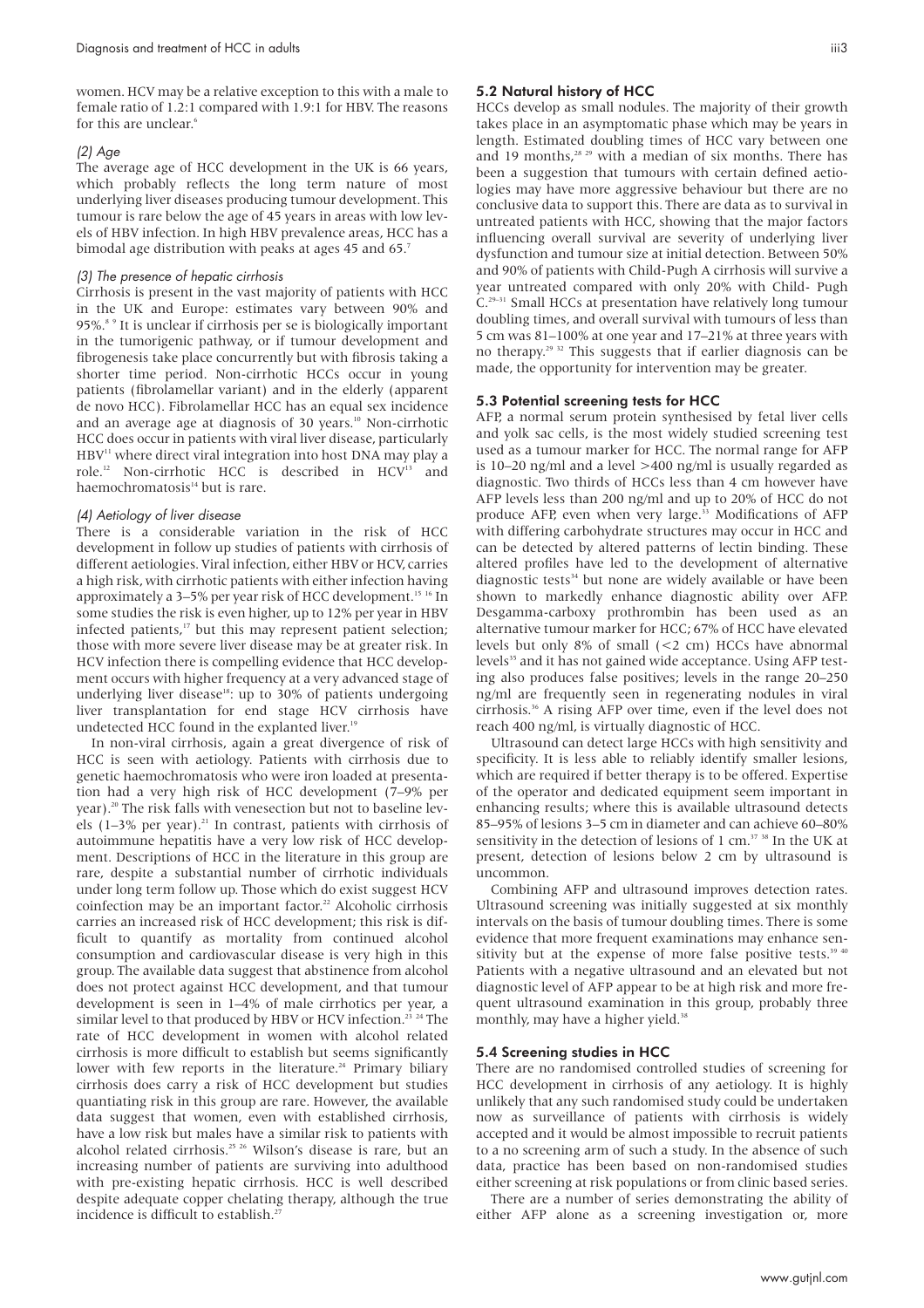

Figure 2 Investigating a mass in a cirrhotic liver. HCC, hepatocellular carcinoma; AFP, α-fetoprotein; CT, computed tomography; MRI, magnetic resonance imaging.

commonly, the combination of AFP and ultrasound. The largest study of screening is in the Alaskan population with a high HBV carriage rate. Screening was undertaken in the total population with hepatitis B surface antigen (HBsAg) positivity, irrespective of viral replication. The results of this study show that from 1982 to 1998, 18 299 AFP estimations were undertaken in 2230 HBsAg positive individuals. Twenty patients developed HCC, five were inoperable at presentation, 14 had resections, but six recurred.<sup>41</sup> A similar study of patients with HBV, only 4% of whom had proven cirrhosis, detected 14 cancers in 1069 patients screened, with six curative surgical procedures undertaken.<sup>42</sup> Prospective studies of patients with viral cirrhosis have been carried out using ultrasound and AFP measurements and showed that 64–87% of detected tumours were single and 43–75% were 3 cm or less in diameter.<sup>43-46</sup> In these studies, 29-66% of the detected cancers were treated surgically with an attempt at cure. These studies are not directly comparable with the situation in the UK as few centres had liver transplantation available as a therapeutic option.

### 5.5 Diagnostic tests for HCC

When a patient presents with a liver mass, irrespective of screening, there is a requirement to make a diagnosis and to stage the disease. The commonest clinical scenario is a patient with a mass discovered on ultrasound where AFP may or may not be raised. If the patient is known to have pre-existing cirrhosis and the mass is greater than 2 cm in diameter, there is a greater than 95% chance that the lesion is a HCC.<sup>47,48</sup> If AFP is raised, this confirms the diagnosis and further investigation is only required to establish the most appropriate therapy (fig 2). If AFP is normal, further radiological imaging (CT, MRI, or lipiodol angiography with follow up CT) will usually allow a confident diagnosis to be made<sup>49-51</sup> and proceed to assessment of treatment without the need for biopsy. In the few cases where real diagnostic doubt persists, biopsy may be indicated. In the uncommon situation of discovery of a small mass  $\left($  <2 cm diameter) on ultrasound, the level of diagnostic certainty over a diagnosis of HCC is lower; probably 75% of such nodules turn out to be HCC.<sup>52</sup> Again, other radiological techniques or a raised AFP may establish a definitive diagnosis. If not, either a repeat examination to show enlargement of the lesion, percutaneous fine needle aspiration, or biopsy may be indicated.<sup>53</sup> The risk of seeding of HCC does not appear to be related to tumour size $54$  and if surgical therapy is possible biopsy should be avoided.

In a patient not known to be cirrhotic, usually where the first presentation is with a liver mass, the initial investigation should be AFP. If raised in the absence of a testicular primary, this confirms the diagnosis. If the lesion is potentially operable, then biopsy of the non- tumour liver may be required to determine the best treatment option. If AFP is normal, a search for other causes (non-liver primary) and further radiological assessment of the mass are required. If investigations suggest HCC, then again biopsy of non-tumour liver will determine the surgical approach. Radiological imaging can exclude benign liver lesions with a high degree of sensitivity and specificity.51 52 54 Only in situations where considerable doubt exists will biopsy of the lesion be required.

Radiological imaging with ultrasound, CT, and angiography usually understages HCC.<sup>54 55</sup> 56 This however has little significance in the selection of patients for liver transplantation as despite this understaging, studies have shown that prognosis relates to preoperative radiological assessment of the tumour rather than the actual stage at examination of the removed organ.55 56 With hepatic resection however, the situation is more difficult as a more extensive tumour will not be treatable by a more extensive resection.

The development of ultrasound contrast agents and the improving technology of MRI, using iron or gadolinium contrast agents, may enhance the ability to detect satellite or second distant lesions within the liver.<sup>57</sup> <sup>58</sup> The exact role of this investigation in treatment planning is uncertain and while these may produce major changes in the diagnostic radiology of HCC in the near future, at present their role should be regarded as experimental.

## 5.6 Liver transplantation or surgery for HCC in cirrhosis

There are no randomised controlled trials comparing the outcome of surgical resection and liver transplantation for HCC. Both techniques are primarily suited to small volume unifocal disease, and only a small proportion of patients with HCC in the UK will be suitable for either of these potentially curative treatments. The decision as to which therapy is appropriate will depend on availability of resources and individual tumour characteristics.

Early results of liver transplantation for HCC were poor<sup>59-61</sup> with five year survival figures well below 50%, mainly due to tumour recurrence. It is now clear that this was the result of poor selection of patients for transplantation. It is well established that patients with single lesions of 5 cm diameter or up to three lesions of less than 3 cm in the absence of vascular invasion, as defined by imaging, have an almost zero recurrence rate for HCC and the prognosis after transplantation is the same as for a similar underlying liver disease without HCC.62 63 64 Resection of HCC is a viable option, with short term survival figures very similar to transplantation.<sup>60 61 65-69</sup> After three years of follow up however, there is a clear advantage for transplantation in terms of tumour free survival.<sup>66 6</sup> Resection is only suitable for patients with excellent liver function (Child Pugh A) because of the high risk of hepatic decompensation. Perioperative mortality in experienced centres remains between 6% and 20% depending on the extent of the resection and the severity of preoperative liver impairment.70–73 The majority of this early mortality is due to liver failure. The residual liver after resection continues to have a malignant potential. Recurrence rates of 50–60% after five years of follow up after resection are usual<sup>74.75</sup> and the majority of this recurrence is intrahepatic, representing either satellite nodules or do novo second tumour development. Small satellite nodules are not usually detected by preoperative imaging and where resection is undertaken the use of intraoperative ultrasound may allow detection and better resection margins.<sup>76</sup>

Fibrolamellar HCC has a very different biology and arises in non-cirrhotic liver. Surgical resection for this tumour is therefore less likely to produce liver failure. The overall survival for fibrolamellar hepatoma at five years is  $25-36\%$ .<sup>77</sup> <sup>8</sup> Because it arises without pre- existing liver disease, fibrolamellar hepatoma usually presents with symptoms, and therefore even though resection may be undertaken there is often vascular or diaphragmatic involvement. Survival rates following resection vary from 65% to 12.5%.<sup>79 80</sup> Liver transplantation has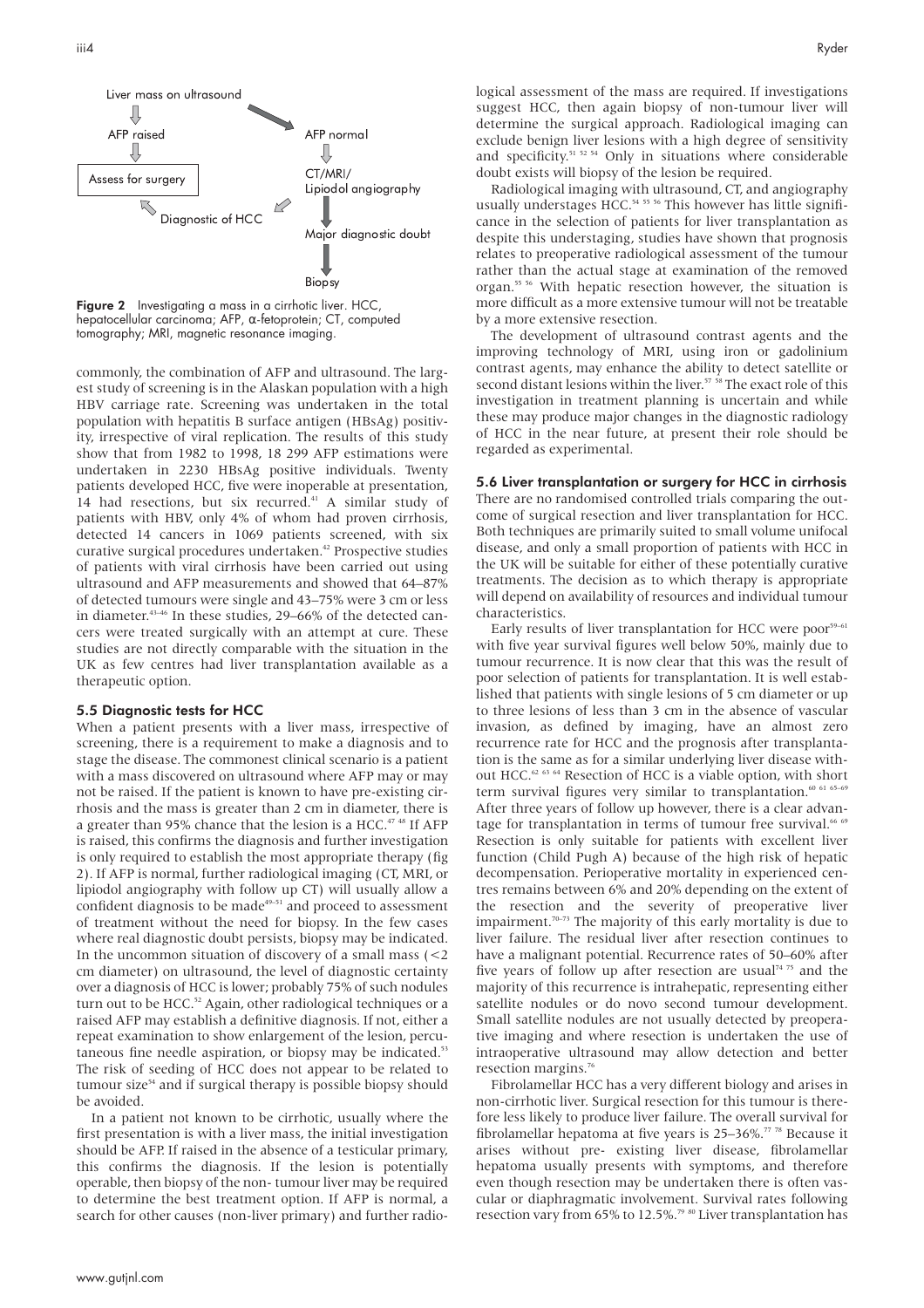been performed for fibrolamellar hepatoma with five year survival rates of 28-49%.<sup>81 82</sup> Tumour recurrence is however relatively common and resection remains the mainstay of therapy for this rare tumour, particularly in parts of the world where donor organ shortages exist.

Approximately 7% of hepatocellular cancers, excluding the fibrolamellar variant, arise without cirrhosis. As with fibrolamellar tumours these usually present with symptoms at an advanced stage. Survival overall tends to be longer than with tumours arising in cirrhosis, and five year survival after surgical resection is approximately 25%.<sup>83</sup> Liver transplantation has been undertaken for tumours which are too extensive for resection but the results are poor. A review of 77 patients undergoing transplantaion for non-cirrhotic HCC showed a five year survival of 11%.<sup>84</sup> Such poor survival figures suggest that resection should remain the primary therapy and transplantation will rarely be offered for this indication.

In patients with cirrhosis, both resection and transplantation probably have a role. In areas of the world where organ donation rates cannot supply existing demand, resection is likely to be widely used. Transplantation probably offers the best chance of cure for patients with small tumours and cirrhosis, and is therefore the treatment of choice, even in Child's A cirrhosis. In the UK at present, most patients requiring transplantation are able to undergo this treatment without major delay and it should therefore be considered in all suitable cases. Any patient with a single small tumour (5 cm or less) should be assessed for surgery in a centre where resection or transplantation is available.

#### 5.7 Ablative therapy

A number of non-surgical therapies are in clinical use for HCC; percutaneous ablative therapies are well described, most commonly using ethanol injection. Radiofrequency ablation is a relatively new technique where high frequency ultrasound probes are placed into a liver mass, usually under ultrasound control. Series show that tumour necrosis can be produced and that morbidity and mortality are low for both techniques. There are no randomised controlled trails of alcohol injection versus radiofrequency ablation or of either technique versus surgical resection, and assessment of the literature relies on comparisons of series of patients treated by the different techniques.

Although PEI has not been subjected to randomised controlled trials there is a considerable literature on its use in HCC. In large series, complete response rates of 75% in tumours less than 3 cm in diameter have been reported, with five year survival rates of 35–75%.<sup>85–88</sup> These studies have generally been restricted to patients with good underlying liver function. The largest series with 746 patients showed 79% and 47% three and five year survival, respectively, in patients with Child's A cirrhosis (239 patients) and 63% and 29% in Child's B cirrhosis (149 patients).<sup>88</sup> This study was restricted to tumours less than 5 cm in diameter. The results of series from Asia and Europe report similar survival rates. One problem in interpretation of the outcome in these series is that biopsy or fine needle aspiration diagnosis of HCC was not obtained in all series. This clearly could introduce a major error in series with a substantial number of lesions less than 2 cm in diameter where the diagnosis may be uncertain. Treatment of larger and multiple lesions is possible, often requiring repeated sessions and a general anaesthetic, but recurrence occurs in more than 50% at one year, and only 10% of 3–4 cm lesions were completely ablated.89 Treatment is technically very difficult in lesions affecting the posterior segments of the liver.<sup>90</sup> Complications are uncommon, but seeding in the needle tract occurs in 3%<sup>91</sup> and serious bile duct injury in 1%.<sup>86 92</sup> The largest series to report complications<sup>92</sup> included 1066 patients. The mean number of sessions needed to destroy a HCC nodule was 6.7. One death (0.09%) and 34 complications (3.2%) were

Comparison with other techniques is difficult but most published series where comparisons with historical series were made showed little difference in survival rates between resection, transplantation, and percutaneous alcohol injection in tumours less than 3 cm in diameter. A study of  $260 \leq 5$  cm tumours in Child A cirrhosis showed a three year survival of 79% for surgery and 71% for PEI compared with 26% for no treatment.<sup>93</sup> Similar results have been reported from other centres.94 Most centres still regard surgery as the best proven therapy, providing a chance of cure, but PEI represents the best therapy for patients with small inoperable HCCs.

Experimental studies have been undertaken using agents other than ethanol as a tumour damaging agent (cisplatinum, cold acetic acid) but to date none has shown convincing advantages.<sup>95 96</sup>

Radiofrequency ablation of HCC is a relatively newly described technique using a probe placed into the tumour mass, usually percutaneously.<sup>97-100</sup> It uses high frequency ultrasound to generate heat at the probe tip which can destroy tissue. A single probe can destroy lesions of up to 3 cm and a multiple tipped probe has been used to target lesions of up to 6 cm in diameter. In a single series of 149 tumour nodules treated either percutaneously or at open operation, with an average tumour diameter of 3.5 cm, the local recurrence rate at 19 months was 3.6%, with all nodules showing initial complete ablation.101 Distant metastases or a second tumour developed in 46%. Larger tumours can be treated by radiofrequency ablation; the largest series is 126 HCCs greater than 3 cm in diameter. Complete necrosis was produced in 47%.<sup>102</sup> There are few data on long term outcome in larger HCCs.

A comparison of 112 patients treated by percutaneous alcohol injection or radiofrequency ablation showed that 47 of 52 treated by radiofrequency ablation had complete tumour necrosis with a median of 1.2 treatment sessions versus 48 of 60 having complete ablation by alcohol injection with 4.8 sessions required.<sup>103</sup> The authors suggested that radiofrequency ablation was more effective but also had a higher complication rate. Unpublished data suggest a possible higher rate of tumour seeding. Randomised trials of alcohol injection versus radiofrequency ablation are required.

#### 5.8 Embolisation/chemoembolisation

Chemoembolisation has been widely used as primary therapy for inoperable HCC. The literature is difficult to interpret and compare, as the techniques used differ substantially and the patient groups treated are frequently those with very advanced disease where the risk of therapy as well as potential benefits may be greatest.

Initial interest in radiological techniques producing tumour devascularisation developed in the 1970s.<sup>104</sup> There is good evidence that it is effective at reducing tumour size<sup>105 106</sup> and treating pain or bleeding from HCC.107 108 In all of the six initial randomised controlled trials of chemoembolisation as primary treatment for HCC<sup>109-114</sup> none show any increase in survival, although tumour shrinkage was seen. All of these trials included patients with predominantly large tumours and severe underlying liver disease, which may have masked any beneficial effect. There is evidence from non-controlled series that small HCCs are more likely to respond to chemoembolisation.106 This has recently been confirmed in a trial of repeated chemoembolisation using lipiodol and doxorubicin versus arterial embolisation without chemotherapy in patients with small tumours and good liver function.<sup>115</sup> In the 38 patients treated with chemoembolisation, survival was 63% at two years versus 50% ( $n=34$ ) in the embolisation group, and 27% (n=35) in the untreated arm. This study establishes the role of chemoembolisation in the treatment of HCC but it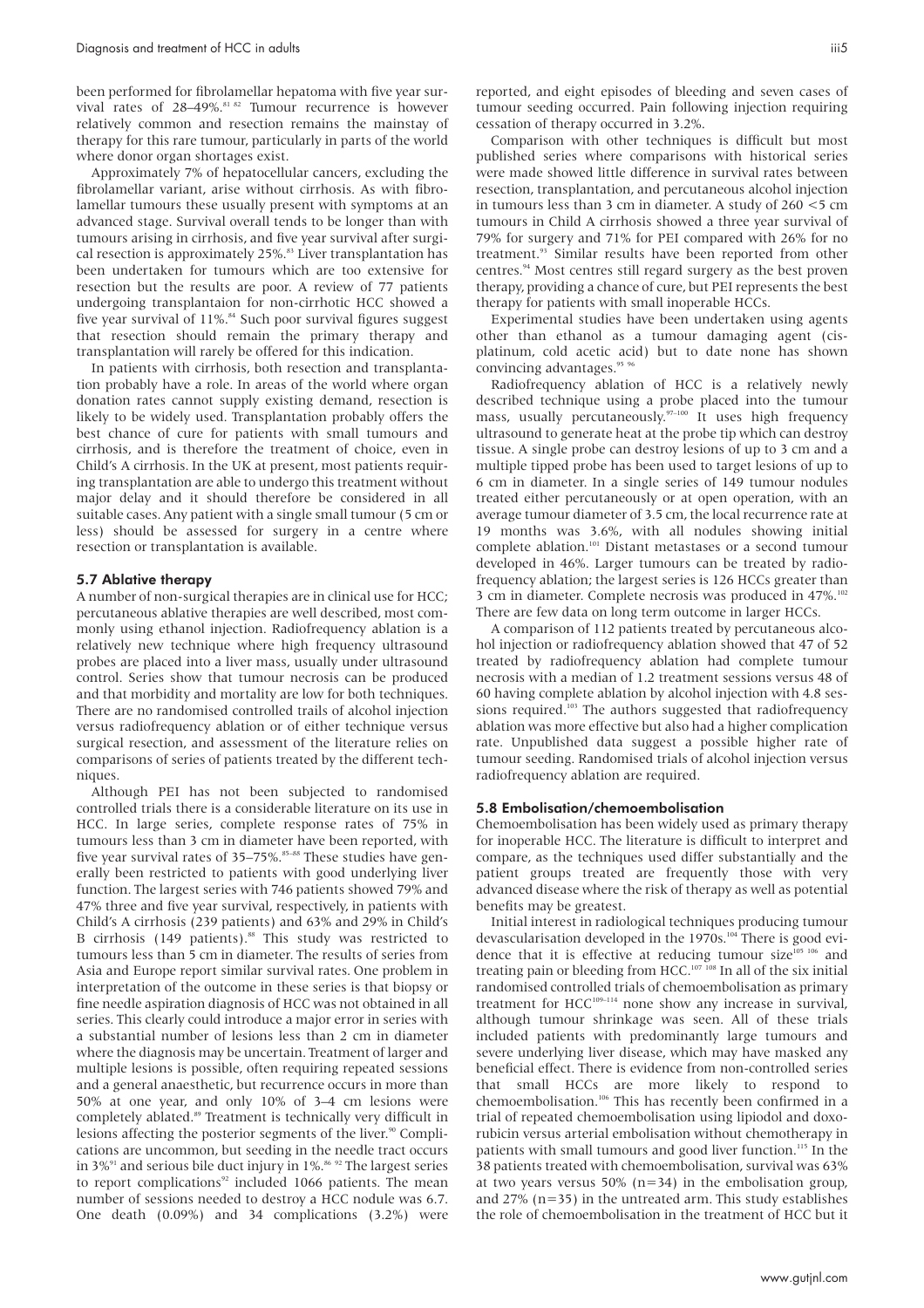will only be applicable to a relatively small group of patients; 903 patients were screened for the trial to enrol 107.<sup>112</sup> This has been confirmed in a further randomised trial.<sup>116</sup> It is also clear that patients responding to repeated chemoembolisation are likely to be the same group with a significant chance of response to ablative therapy, and randomised trials of these modalities are now required.

Side effects of chemoembolisation are those of the chemotherapeutic agent used (usually doxorubicin) in addition to the complications of arterial embolisation, pain, fever, hepatic decompensation, and rarely infarction of organs other than the liver.117 118 Serious complications occur in 3–5% of treated patients. A small number of studies have combined ethanol injection with chemoembolisation.<sup>119–121</sup> There is as yet no evidence available to support this.

Hormonal manipulation with tamoxifen has been the subject of randomised clinical trials. Initial data suggesting a positive effect on survival in patients with inoperable HCC<sup>122 123</sup> has not been confirmed in larger randomised studies.<sup>124-126</sup> Other agents with hormonal targets, stilbestrol, and flutamide have been used in HCC but there is no evidence of effectiveness. Some authors have suggested that hormonal manipulation may be effective where the oestrogen receptor status is known<sup>127–129</sup>; this is an area where clinical trials are required.

Chemotherapy given intravenously has a very limited role in the treatment of HCC. The best single agent is doxorubicin with response rates of 10–15%.<sup>130</sup> <sup>131</sup> More aggressive combination chemotherapy regimens show no improvement in response rates and may even produce a reduction in survival of treated patients.<sup>132</sup> <sup>133</sup> Any agents used in HCC should be given in the context of clinical trials.

Interferon therapy may have a role in the prevention of HCC in hepatitis C cirrhosis. There is a scientific rationale for this therapy as interferon alpha has a broad range of antitumour activity and is known to be effective therapy for some haematological malignancies. Initial data from both Japan and Europe showed a lower risk of HCC in cohorts of patients with hepatitis C cirrhosis who were given interferon therapy compared with those who were not treated.<sup>134–137</sup> This effect was irrespective of the antiviral effects of interferon alpha, and was seen with treatment duration of only three months. These studies were not randomised controlled trials and have inherent selection bias. There is other evidence showing no effect of interferon on tumour development rates<sup>138</sup> 139</sup> and such tumour preventative therapy in patients with cirrhosis can only be currently recommended as part of clinical trials. Two other approaches to prevent tumour development have been used, retinoids and adaptive immunotherapy. Both of these approaches have been used in the context of prevention of second tumour development after initial tumour resection or ablation. Adaptive immunotherapy, using primed peripheral lymphocytes, showed a significant increase in tumour free survival.<sup>140</sup> Retinoids and compounds involved in the vitamin A metabolic pathway are known to be differentiation inducing agents with hypoproliferative effects. A single study using retinol showed a 20% reduction in second tumour development in patients who had been treated with percutaneous alcohol injection.<sup>141</sup> Further studies are required in these areas.

Interferon has been used as treatment for HCC rather than for the underlying viral infection. A randomised study using high doses of interferon alpha showed an improved survival<sup>142</sup> but a more recent randomised controlled trial of more conventional doses of interferon alpha showed no improvement in survival and a high rate of side effects.<sup>143</sup>

A single randomised trial of octreotide therapy has suggested a survival benefit in HCC.<sup>144</sup> Fifty eight patients were randomised to no therapy or octreotide 250 µg twice daily. Median survival in the treated group was 13 months versus four in the control group. There was also a significant effect on AFP levels. A subsequent study of 70 patients treated with long acting octreotide showed no significant improve-

ment in either survival, quality of life, or AFP levels.<sup>145</sup> Further studies using octreotide or its longer acting analogues should be undertaken.

#### 6.0 ACKNOWLEDGEMENTS

The contents of these guidelines were reviewed and revised by Dr J O'Grady, Dr M Lombard, Mr N Heaton, Professor OJ Garden, Dr D Patch, Professor M Bassendine, and Dr A Burroughs on behalf of the British Society of Gastroenterology Liver Section Committee.

This guideline is due for review in 2005.

#### ..................... Author's affiliation

S D Ryder, Queens Medical Centre, Nottingham NG7 2UH, UK

Correspondence to:

Dr S D Ryder; stephen.ryder@mail.qmcuh-tr.trent.nhs.uk

Accepted for publication 30 November 2002

#### 7.0 REFERENCES

- 1 El-Serag HB, Mason AC. Rising incidence of hepatocellular carcinoma in the United States*. N Engl J Med* 1999;340:745–50.
- 2 Taylor-Robinson SD, Foster GR, Arora S, *et al.* Increase in primary liver cell cancer in the UK, 1979–1994*. Lancet* 1997;350:1142–3.
- 3 Okuda K, Fujimoto I, Hanai A, *et al.* Changing incidence of hepatocellular carcinoma in Japan*. Cancer Res* 1987;47:4967–72.
- 4 Okuda K. Clinical presentation and natural history of hepatocellular carcinoma and other liver cancers. In: Okuda K, Tabor E, eds. *Liver Cancer*. New York: Churchill Livingstone, 1997:1–12.
- 5 Bosch FX, Munoz N. Hepatocellular carcinoma in the world: epidemiological questions. In: Tabor E, Di Bisceglie AM, Purcell RH, eds. *Etiology, Pathology and Treatment of Hepatocellular Carcinoma*. The Woodlands, Texas: Portfolio, 1991.
- 6 Lee CM, Lu SN, Changchien CS, *et al.* Age, gender, and local geographic variations of viral etiology of hepatocellular carcinoma in a hyperendemic area for hepatitis B virus infection. *Cancer* 1999;86:1143–50.
- 7 Lee HS, Han CJ, Kim CY. Predominant etiologic association of hepatitis C virus with hepatocellular carcinoma compared with hepatitis B virus in elderly patients in a hepatitis B endemic area*. Cancer* 1993;72:2564–7.
- 8 The Cancer of the Liver Italian Program (CLIP) Investigators. A new prognostic system for hepatocellular carcinoma: A retrospective study of
- 435 patients*. Hepatology* 1998;28:751–5. 9 Grando-Lemaire V, Guettier C, Chevret S, *et al.* Hepatocellular carcinoma without cirrhosis in the West: epidemiological factors and histopathology of the non-tumorous liver. Groupe d'Etude et de
- Traitement du Carcinome Hepatocellulaire. *J Hepatol* 1999;31:508–13. 10 Craig JR, Peters RL, Edmondson HA, *et al.* Fibrolamellar carcinoma of the liver: a tumour of adolescents and young adults with distinct clinicopathological features*. Cancer* 1980;46:372–9.
- Okuda K, Nakashima T, Sakamoto K. Hepatocellular carcinoma arising in noncirrhotic and highly cirrhotic livers: a comparative study of histopathology and frequency of hepatitis B markers*. Cancer* 1982;49:450–5.
- 12 Chen DS, Hover BH, Nelson J. Detection and properties of hepatitis B viral DNA in liver tissues from patients with hepatocellular carcinoma*. Hepatology* 1982;2:42-6S.
- 13 De Mitri MS, Puossin K, Baccarini P, *et al.* HCV-associated liver cancer without cirrhosis. *Lancet* 1995;345:413–15.
- 14 Goh J, Callagy G, McEntee G, *et al.* Hepatocellular carcinoma arising in the absence of cirrhosis in genetic haemochromatosis: three case reports and review of literature. *Eur J Gastroenterol Hepatol* 1999;11:915–19.
- 15 Sakuma K, Saito N, Kasai M, *et al.* Relative risks of death due to liver disease among Japanese male adults having various statuses for hepatitis B s and e antigen/antibody in serum: a prospective study*. Hepatology*  $1988.8.1642-6$
- 16 Tsukuma H, Hiyami T, Tanaka S, *et al.* Risk factors for hepatocellular carcinoma among patients with chronic liver disease*. N Engl J Med* 1993;328:1797–801.
- 17 Tagger A, Donato F, Ribero ML, et al. Case-control study on hepatitis C virus (HCV) as a risk factor for hepatocellular carcinoma: the role of HCV genotypes and the synergism with hepatitis B virus and alcohol. Brescia<br>HCC Study. *Int J Cancer* 1999;**81**:695–9.<br>18 **Shiratori Y**, Shiina S, Imamura M. Characteristic difference of
- hepatocellular carcinoma between hepatitis B and C-viral infection in Japan*. Hepatology* 1995;22:1027–33.
- 19 Faivre J, Forman D, Esteve J, *et al.* Survival of patients with primary liver cancer, pancreatic cancer and biliary tract cancer in Europe. EUROCARE Working Group. *Eur J Cancer* 1998;34:1103–9. 20 Yang Q, McDonnell SM, Khoury MJ, *et al.* Hemochromatosis-associated
- mortality in the United States from 1979 to 1992: an analysis of Multiple-Cause Mortality Data. *Ann Intern Med* 1998;129:946–53.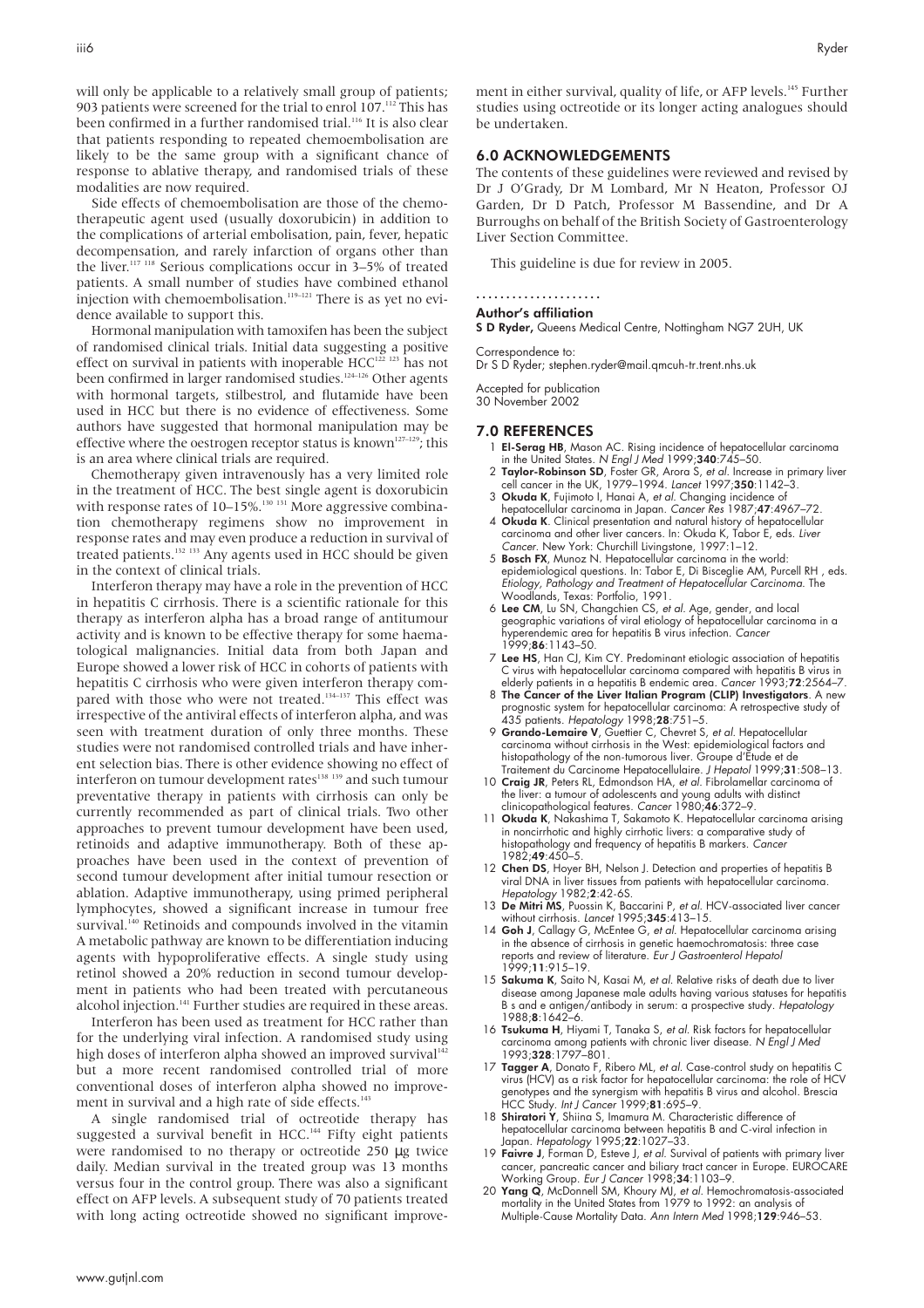- 21 **Niederau C**, Fischer R, Purschel A, *et al.* Long-term survival in patients<br>with hereditary hemochromatosis. *Gastroenterology* 1996;**110**:1107–19.<br>22 **Ryder SD**, Koskinas J, Rizzi PM, *et al.* Hepatocellular carinoma
- complicating autoimmune hepatitis: role of hepatitis C virus. *Hepatology* 1995;22:718–22.
- 
- 23 Lee F. Cirrhosis and hepatoma in alcoholics. *Gut* 1996;**7**:77–85.<br>24 Miyakawa H, Izumi N, Marumo F, *et al*. Roles of alcohol, hepatitis virus<br>infection, and gender in the development of hepatocellular carcinoma in patients with liver cirrhosis. *Alcohol Clin Exp Res* 1996;20:91–4A.
- 25 Loof L, Adami HO, Sparen P, *et al.* Cancer risk in primary biliary cirrhosis:
- a population-based study from Sweden. *Hepatology* 1994;20:101–4. 26 Howel D, Metcalf JV, Gray J, *et al.* Cancer risk in primary biliary cirrhosis: a study in northern England. *Gut* 1999;45:756–60.
- 27 Polio J, Enriquez RE, Chow A, *et al.* Hepatocellular carcinoma in
- Wilson's disease. Case report and review of the literature. J Clin<br>Gastroenterol 1989;11:220–4.<br>28 Sheu JC, Sung Jl., Chen DS. Growth rate of asymptomatic hepatocellular<br>carcinoma and its clinical implications. *Gastroente* 1985;89:259–66.
- 29 Barbara L, Benzi G, Galani S. Natural history of small untreated hepatocellular carcinoma in cirrhosis; a multivariate analysis of prognostic factors of tumour growth rate and patient survival. *Hepatology* 1992;16:132–7.
- 30 Cottone M, Viridone R, Fusco G, *et al.* Asymptomatic HCC in Childs A cirrhosis*. Gastroenterology* 1989;96:1566–71. 31 Columbo M, Sangiovanni A. The natural history of hepatocellular
- carcinoma*. Ital J Gastroenterol* 1992;24:95–9.
- 32 Okazaki N, Yoshino M, Yoshida T, *et al.* Evaluation of the prognosis for small hepatocellular carcinoma based on tumour volume doubling time*. Cancer* 1989;63:2207–10.
- 33 Alpert E. Human alpha-1 fetoprotein. In: Okuda K, Peters RL, eds.
- *Hepatocellular Carcinoma*. New York: Wiley, 1976:353–67. 34 Taketa K, Endo Y, Sekiya C. A collaborative study for the evaluation of lectin- reactive alpfa-fetoprotein in early detection of hepatocellular
- carcinoma*. Cancer Res* 1993;53:5419–23. 35 Leibman HA, Furie BC, Tong MJ. Des-gamma-carboxy (abnormal) prothrombin as a serum marker of primary hepatocellular carcinoma*. N Engl J Med* 1984;310:1427–31.
- 36 Lok ASF, Lai CL. Alpha-fetoprotein monitoring in Chinese patients with chronic hepatitis B virus infection: role in the early detection of
- hepatocellular carcinoma. *Hepatology* 1989;9:110–15. 37 Columbo M, de Franchis R, Del Ninnno E. Hepatocellular carcinoma in Italian patients with cirrhosis*. N Engl J Med* 1991;325:675–80.
- 38 Okuda K. Early recognition of hepatocellular carcinoma*. Hepatology* 1986;6:729–38.
- 39 Oka H, Kuriola N, Kim K. Prospective study of early detection of hepatocellular carcinoma in patients with cirrhosis*. Hepatology* 1990;12:680–7.
- 40 Mima S, Sekiya C, Kanagawa H. Mass screening for hepatocellular carcinoma: experience in Hokkaido, Japan*. J Gastroenterol Hepatol* 1994;9:361–5.
- 41 McMahon BJ, Alberts SR, Wainwright RB, *et al.* Hepatitis B-related sequelae. Prospective study of 1400 hepatitis B surface antigen positive Alaskan native carriers*. Arch Int Med* 1990;150:1051–4. 42 Sherman M, Peltkian KM, Lee C. Screening for hepatocellular
- carcinoma in chronic carriers of hepatitis B virus: incidence and prevalence of hepatocellular carcinoma in a North American urban
- population*. Hepatology* 1995;22:432–8. 43 Liaw Y-F, Tai D-I, Chu C-M, *et al.* Early detection of hepatocellular carcinoma in patients with chronic type B hepatitis*. Gastroenterology* 1986;90:263–6.
- 44 Tanake S, Kitamura T, Nakanishi K, *et al.* Effectiveness of periodic checkup by ultrasonography for the early diagnosis of hepatocellular carcinoma*. Cancer* 1990;66:2210–14. 45 Sheu J-C, Sung J-L, Chen D-S, *et al.* Early detection of hepatocellular
- carcinoma by real time ultrasonography. A prospective study*. Cancer* 1985;56:660–6.
- 46 Solmi L, Primerano AMM, Gandolfi L. Ultrasound follow-up of patients at risk of hepatocellular carcinoma: results of a prospective study in 360 cases*. Am J Gastroenterol* 1996;91:1189–93.
- 47 Frazer C. Imaging of hepatocellular carcinoma. *J Gastroenterol Hepatol* 1999;14:750–6. 48 Kanematsu T, Sonoda T, Takenaka K, *et al.* The value of ultrasound in
- the diagnosis and treatment of small hepatocellular carcinoma*. Br J Surg* 1985;72:23-5
- 49 Bartolozzi C, Lencioni R, Caramella D, *et al.* Small hepatocellular carcinoma. Detection with US, CT, MR imaging, DSA, and Lipiodol-CT. *Acta Radiol* 1996;37:69–74.
- 50 Saada J, Bhattacharya S, Dhillon AP, *et al.* Detection of small hepatocellular carcinomas in cirrhotic livers using iodised oil computed tomography. *Gut* 1997;41:404–7.
- 51 **Bizollon T**, Rode A, Bancel B, *et al.* Diagnostic value and tolerance of lipiodol- computed tomography for the detection of small hepatocellular carcinoma: correlation with pathologic examination of explanted livers. *Hepatol* 1998;28:491–6.
- 52 Horigome H, Nomura T, Saso K, *et al.* Limitations of imaging diagnosis for small hepatocellular carcinoma: comparison with histological findings. *J Gastroenterol Hepatol* 1999;14:559–65.
- 53 Das DK. Cytodiagnosis of hepatocellular carcinoma in fine-needle aspirates of the liver: its differentiation from reactive hepatocytes and
- metastatic adenocarcinoma. *Diagn Cytopathol* 1999;21:370–7. 54 Huang GT, Sheu JC, Yang PM, *et al.* Ultrasound-guided cutting biopsy for the diagnosis of hepatocellular carcinoma-a study based on 420 patients*. J Hepatol* 1996;25:334–8.
- 55 Rizzi PM, Kane PA, Ryder SD, *et al.* Accuracy of radiology in detection of hepatocellular carcinoma before liver transplantation. *Gastroenterology* 1994;107:1425–9.
- 56 Achkar JP, Araya V, Baron RL, *et al.* Undetected hepatocellular carcinoma: clinical features and outcome after liver transplantation. *Liver*
- *Transpl Surg* 1998;4:477–82. 57 Kanematsu M, Hoshi H, Yamada T, *et al.* Small hepatic nodules in cirrhosis: ultrasonographic, CT, and MR imaging findings. *Abdom Imaging* 1999;24:47–55.
- 58 Tang Y, Yamashita Y, Arakawa A, *et al.* Detection of hepatocellular carcinoma arising in cirrhotic livers: comparison of gadolinium- and ferumoxides-enhanced MR imaging. *AJR Am J Roentgenol* 1999;172:1547–54.
- 59 O'Grady JG, Polson RJ, Rolles K, *et al.* Liver transplantation for malignant disease: results in 93 consecutive patients*. Ann Surg* 1988;207:373–9.
- 60 Iwatsuki S, Starzl TE, Sheahan DC, *et al.* Hepatic resection versus transplantation for hepatocellular carcinoma*. Ann Surg* 1991;214:221–9.
- 61 Bismuth H, Chiche L, Adam R, *et al.* Liver resection versus transplantation for hepatocellular carcinoma in cirrhotic patients*. Ann Surg* 1993;218:145–51.
- 62 Mazzaferro V, Regalia E, Doci R, *et al.* Liver transplantation for the treatment of small hepatocellular carcinomas in patients with cirrhosis*. N Engl J Med* 1996;14:728–9S.
- 63 McPeake JR, O'Grady JG, Zaman S, *et al.* Liver transplantation for primary hepatocellular carcinoma: tumour size and number determine outcome*. J Hepatol* 1993;18:226–34.
- 64 Lovet JM, Bruix J, Fuster J, *et al.* Liver transplantation for small hepatocellular carcinoma: the tumour-node metastasis classification does<br>not have prognostic power. Hepatology 1998;27:1572–7.<br>65 Ringe B, Pichlmayer R, Witelkind C, et al. Surgical treatment of<br>hepatocellular carcinoma: e
- transplantation in 198 patients*. World J Surg* 1991;15:270–85. 66 Tan KC, Rela M, Ryder S, *et al.* Experience of orhotopic liver
- transplantation and hepatic resection for hepatocellular carcinoma of less
- than 8cm in patients with cirrhosis. *Br J Surg* 1995;**82**:253–6.<br>67 **Michel J**, Suc B, Fourtainier G, et al. Recurrence of hepatocellular<br>carcinoma in cirrotic patients after liver resection or transplantation.<br>Transplant
- 68 Otto G, Heuschen U, Hoffman WJ, *et al.* Survival and recurrence after liver transplantation versus liver resection for hepatocellular carcinoma*.*
- *Ann Surg* 1998;227:424–32. 69 Llovet JM, Fuster J, Bruix J. Intention to treat analysis of surgical treatment for early hepatocellular carcinoma: resection versus transplantation*. Hepatology* 1999;30:1434–40.
- 
- 70 **Lai E**, Fan S-T, Chu K-M, *et al.* Hepatic resection for hepatocellular<br>carcinoma: an audit of 343 patients. *Ann Surg* 1995;**221**:291–8.<br>71 **Franco D**, Capussotti L, Smadja C, *et al.* Resection of hepatocellular<br>carc
- *Gastroenterology* 1990;98:733–8. 72 Kanematsu T, Takenada K, Matsumata T, *et al.* Limited hepatic resection effective for selected cirrhotic patients with primary liver cancer*. Ann Sur* 1984;199:51–6.
- 73 Fan S-T, Lo C-M, Lai E, *et al.* Perioperative nutritional support in patients undergoing hepatectomy for hepatocellular carcinoma*. N Engl J Med* 1994;331:1547–52.
- 74 Ouchi K, Matsubara S, Fukahara K, *et al.* Recurrence of hepatocellular carcinoma in the liver remnant after hepatic resection*. Am J Surg* 1993;166:270–3.
- 75 Adachi E, Maneda T, Matsumata T, *et al.* Risk factors for intrahepatic recurrence in human small hepatocellular carcinoma*. Gastroenterology* 1995;108:768–75.
- 76 Gouillat C, Manganas D, Berard P. Ultrasonically guided hepatic tumourectomy*. J Am Coll Surg* 1995;180:617–18. 77 Wood WJ, Rawlings M, Evans H, *et al.* Hepatocellular carcinoma:
- importance of histologic classification as a prognostic factor*. Am J Surg* 1988;155:663–6.
- 78 Soreide O, Czemiak A, Bradpiece H, *et al.* Characteristics of fibrolamellar hepatocellular carcinoma. A study of nine cases and a review of the literature*. Am J Surg* 1986;151:518–23.
- 79 Nagorney DM, Adson MA, Weiland LH, *et al.* Fibrolamellar hepatoma*. Am J Surg* 1985;149:113–19.
- 80 Vauthey J-N, Klimstra D, Franceschi D, *et al*. Factors affecting long-term outcome after surgical resection for hepatocellular carcinoma*. Am J Surg* 1995;169:28–35.
- 81 Ringe B, Wittekind C, Weinmann A, *et al*. Results of hepatic resection and transplantation for fibrolamellar carcinoma*. Surg Gynecol Obstet* 1992;175:299–305.
- 82 Pinna AD, Iwatsuki S, Lee RG, *et al*. Treatment of fibrolamellar hepatoma with subtotal hepatectomy or transplantation*. Hepatology* 1997;26:877–83.
- 83 Iwatsuki S, Starzl TE. Personal experience with 411 hepatic resections*. Ann Surg* 1988;208:421–34. 84 Houben KW, McCall JL. Liver transplantation for hepatocellular
- carcinoma in patients without underlying liver disease: a systematic review*. Liver Transpl Surg* 1999;5:91–5.
- 85 Livraghi T, Bolondi L, Lazzaroni S, *et al*. Percutaneous ethanol injection in the treatment of hepatocellular carcinoma in cirrhosis. A study on 207
- patients. *Cancer* 1992;69:925–9. 86 Lin SM, Lin DY, Lin CJ. Percutaneous ethanol injection therapy in 47 cirrhotic patients with hepatocellular carcinoma 5 cm or less: a long-term result. *Int J Clin Pract* 1999;53:257–62.

www.gutjnl.com